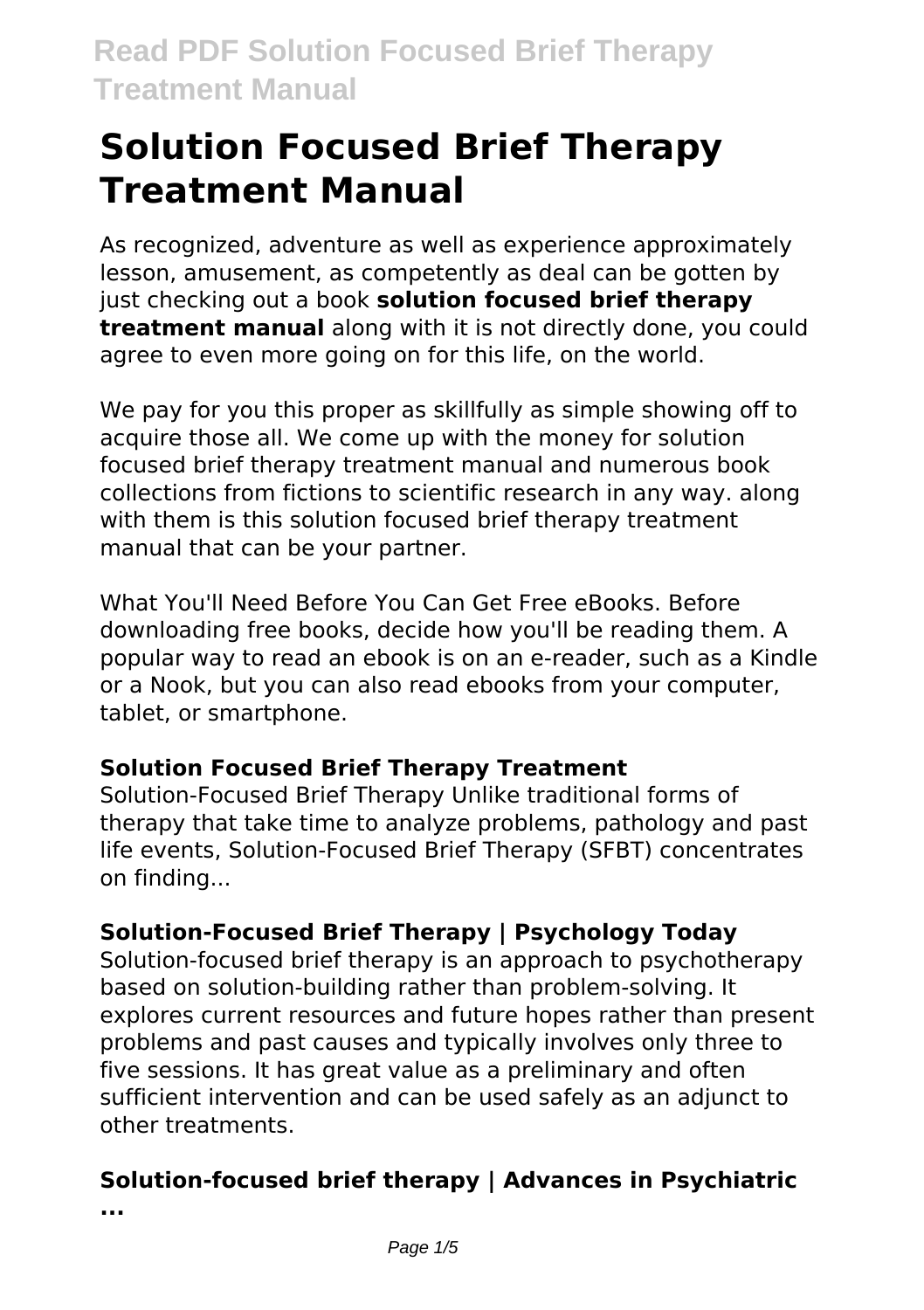Solution-Focused Brief Therapy is now included in three national evidenced-based registries based on independent reviews of SFBT research studies. This is another important milestone for SFBT as it gains recognition as an effective intervention based on rigorous outcome research.

#### **Solution Focused Brief Therapy**

Solution-focused therapy, also called solution-focused brief therapy (SFBT), is a type of therapy that places far more importance on discussing solutions than problems (Berg, n.d.). Of course, you must discuss the problem to find a solution, but beyond understanding what the problem is and deciding how to address it, solution-focused therapy will not dwell on every detail of the problem you are experiencing.

#### **What is Solution-Focused Therapy: 3 Essential Techniques**

Solution-focused brief therapy (SFBT) places focus on a person's present and future circumstances and goals rather than past experiences. In this goal-oriented therapy, the symptoms or issues...

#### **Solution–Focused Brief Therapy Overview, Solution–Focused ...**

Solution-Focused Brief Therapy (SFBT) Solution-focused brief counseling (SFBT) focuses on the current and future conditions and goals of an individual rather than past experiences. During this goal-oriented treatment, the symptoms or problems that require a person to be treated are typically not addressed.

### **Solution Focused Therapy Interventions (A List)**

Solution-Focused Brief Therapy differs from traditional treatment in that traditional treatment focuses on exploring problematic feelings, cognitions, behaviors, and/or interaction, providing interpretations, confrontation, and client education (Corey, 1985).

#### **Solution Focused Therapy Treatment Manual for Working with ...**

Solution-Focused Brief Therapy (SFBT), also called Solution-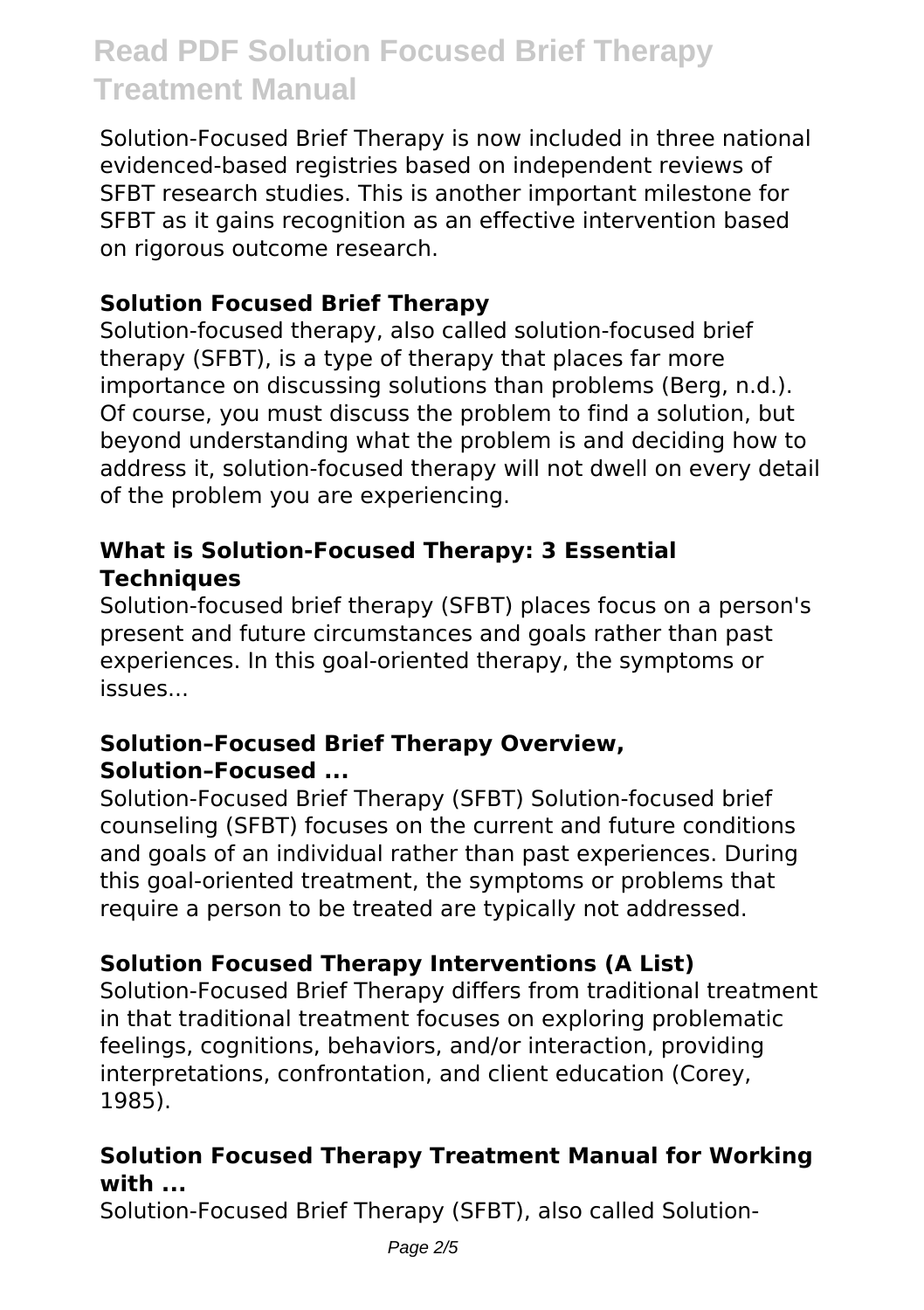Focused Therapy, Solution-Building Practice therapy was developed by Steve de Shazer (1940-2005), and Insoo Kim Berg (1934-2007) and their colleagues beginning in the late 1970's in Milwaukee, Wisconsin.

#### **What is Solution-Focused Therapy? - Institute for Solution ...**

The basic tenets that inform Solution-Focused Brief Therapy are as follows: • It is based on solution-building rather than problemsolving. • The therapeutic focus should be on the client's desired future rather than on past problems or current conflicts. • Clients are encouraged to increase the frequency of current useful behaviors.

#### **Solution Focused Therapy**

Solution-focused therapy is a type of treatment that highlights a client's ability to solve problems, rather than why or how the problem was created. It was developed over some time after observations of therapists in a mental health facility in Wisconsin by Steve de Shazer and Insoo Kim Berg and their colleagues.

#### **7 Best Solution-Focused Therapy Techniques and Worksheets ...**

Solution-focused therapy, also called solution-focused brief therapy (SFBT), takes the approach that individuals know what they need to do to improve their lives and—with the right road map and a little assistance—can find the best solutions. Solutionfocused brief therapy arose from the field of family therapy during the 1980s.

#### **Solution-Focused Brief Therapy | Addiction Treatment ...**

Solution focused brief therapy (SFBT) was developed by Steve de Shazer, Insoo Kim Berg, and their colleagues at the Brief Family Therapy Center, Milwaukee, in the 1970s (de Shazer et al., 1986). It is based on the work of psychiatrist and noted hypnotherapist Milton H. Erickson. SFBT differs from problembased therapies.

#### **Solution Focused Brief Therapy (SFBT) Worksheets ...**

Solution-focused therapy, also known as solution-focused brief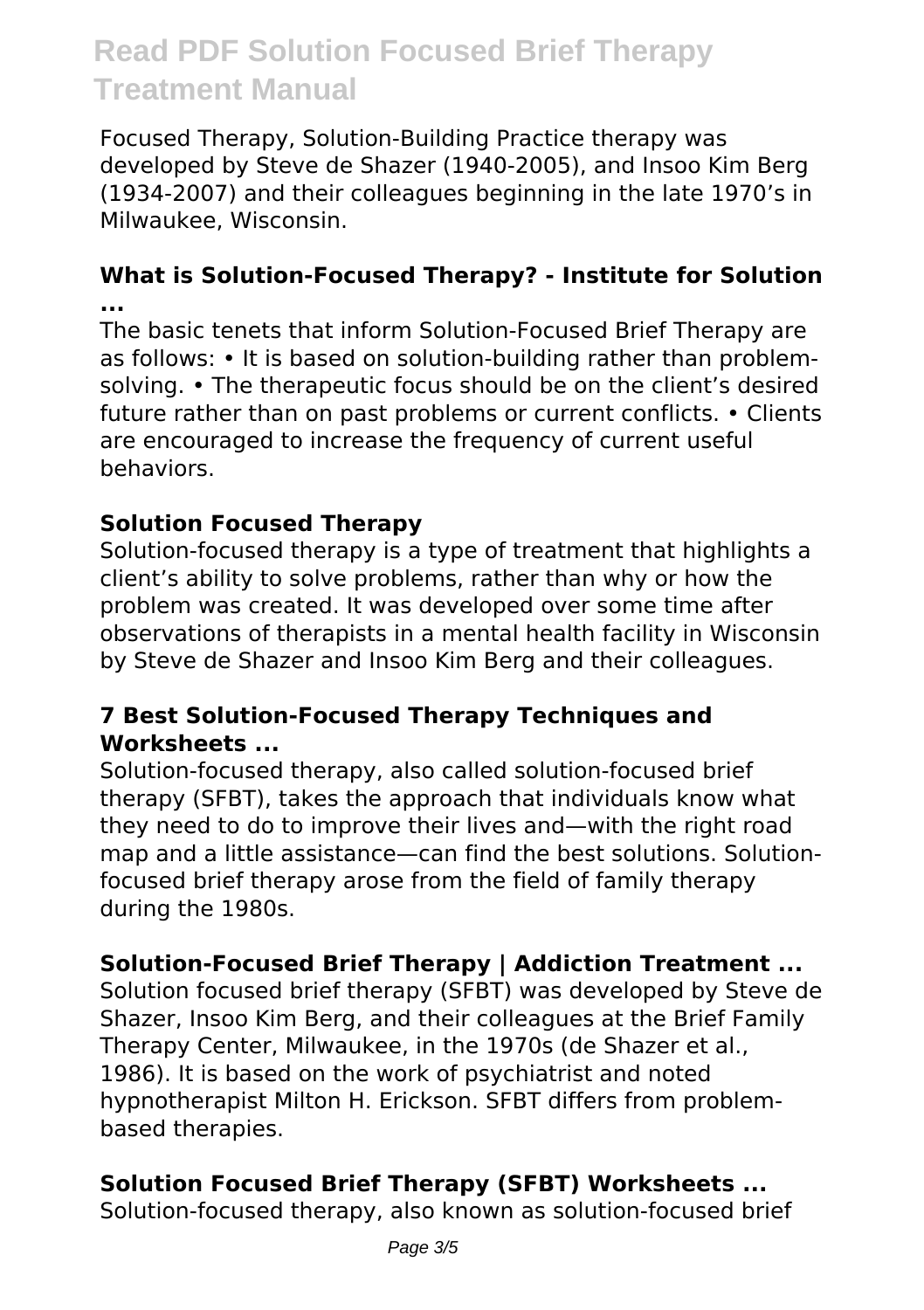therapy (SFBT), is a short-term therapeutic approach that is based on positive psychology. Solution-focused therapy focuses on developing solutions to meet a patient's goals, as opposed to problem-solving.

#### **Solution-Focused Therapy for Addiction Treatment ...**

Solution-Focused Brief Therapy (SFBT), also called simply Solution-Focused Therapy, is an evidenced-based psychotherapy approach that was developed by Steve de Shazer (1940-2005), and Insoo Kim Berg (1934-2007) and their colleagues beginning in the late 1970's in Milwaukee, Wisconsin.

#### **The Institute for Solution-Focused Therapy | Anne Lutz, M.D.**

The primary aim of solution-focused brief therapy is to aid women alcoholics and addicts determine the necessary tools for the immediate management of symptoms and coping with difficulties. SBFT believes that each and every patient already has the basic skills to uplift her life, but is often unaware of them.

#### **Solution Focused Brief Therapy | New Creation Treatment**

Solution-focused brief therapy is used to treat a variety of mental health disorders. People with eating disorders, relationship problems, anxiety and depression, substance abuse and behavioral problems may respond well to solution-focused therapy. What Are My Next Steps?

#### **Solution-Focused Brief Therapy - InnerChange**

Solution-Focused Brief Therapy with Clients Managing Trauma . Adam S. Froerer, Jacqui von Cziffra-Bergs, Johnny S. Kim and Elliott E. Connie (Eds.) ... different types of trauma and other treatment approaches that are considered evidence-based, the authors then review

#### **Book Review - Solution-Focused Brief Therapy with Clients ...**

Solution-focused (brief) therapy (SFBT) is a goal-directed collaborative approach to psychotherapeutic change that is conducted through direct observation of clients' responses to a